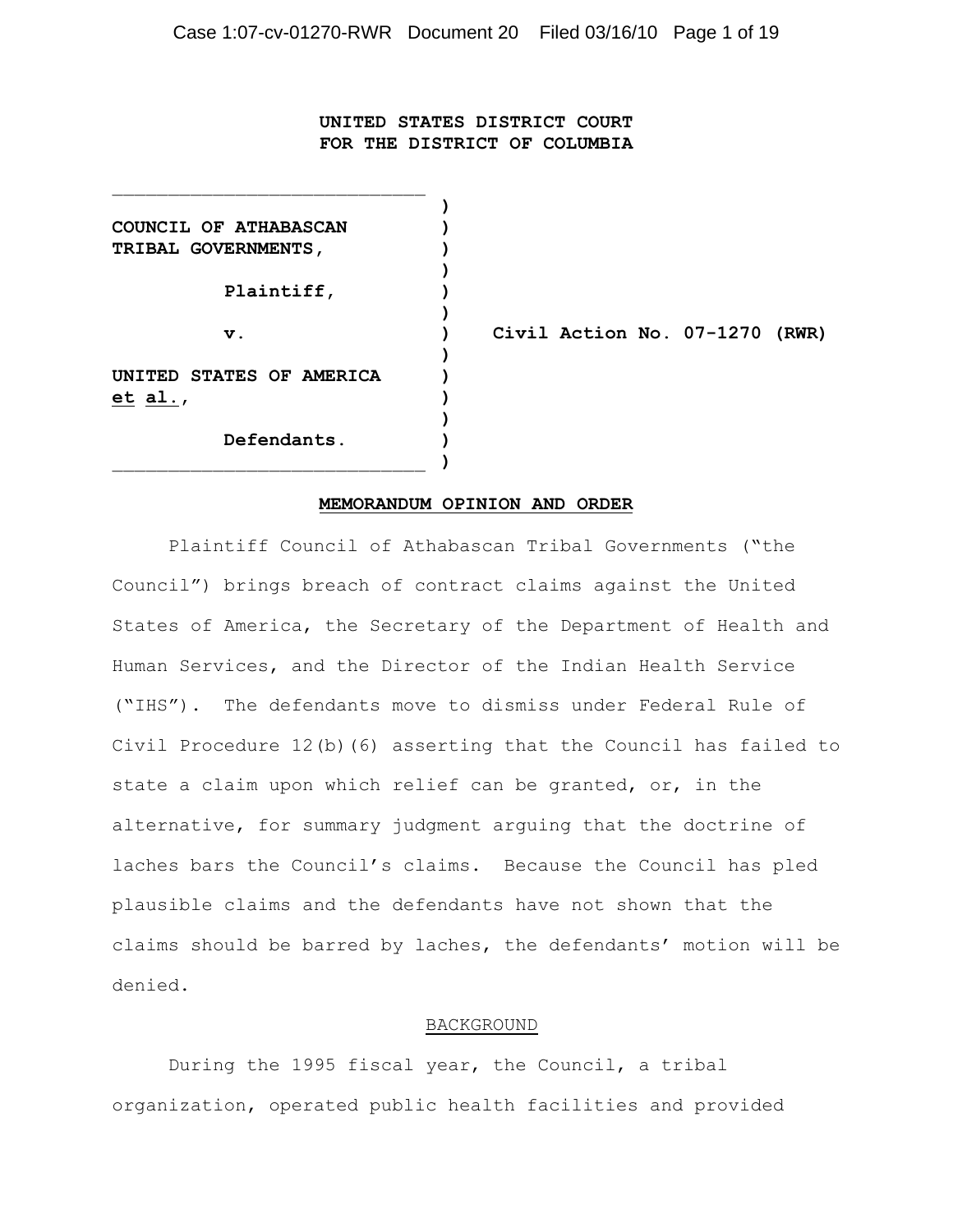-2-

health care services under a contract with the IHS, a part of the Department of Health and Human Services. (Compl. ¶¶ 1, 13.) The parties entered into the contract under the Indian Self-Determination and Education Assistance Act ("ISDEAA"), 25 U.S.C. § 450 et. seq. (Id. 11.) The ISDEAA "authorizes [the Council] . . . to assume responsibility to provide programs, functions, services and activities ("[PFSA]") that the Secretary would otherwise be obligated to provide." (Id. ¶ 14.) The Secretary must provide the Council with program funds to cover the costs of services that IHS would have incurred if it had retained responsibility to provide services and contract support costs to cover "reasonable administrative and overhead costs associated with carrying out the PFSAs $[.]''$  ( $\underline{Id.})$  Contract support costs include start-up costs "to plan, prepare for and assume operation of a new or expanded PFSA[,]" indirect costs, which are "costs incurred for a common or joint purpose [that benefit] more than one PFSA, such as administrative and overhead costs," and direct costs, which are "expenses directly attributable to a certain PFSA[,]" such as workers compensation insurance. (Id. ¶ 15.)

The complaint alleges that the ISDEAA requires the Secretary to pay the Council the full contract support costs due under its contracts and that IHS has failed to do so, resulting in a shortfall. (Id. ¶¶ 16, 18-19.) Indirect costs are calculated using a ratio between the "[indirect costs] pool, the amount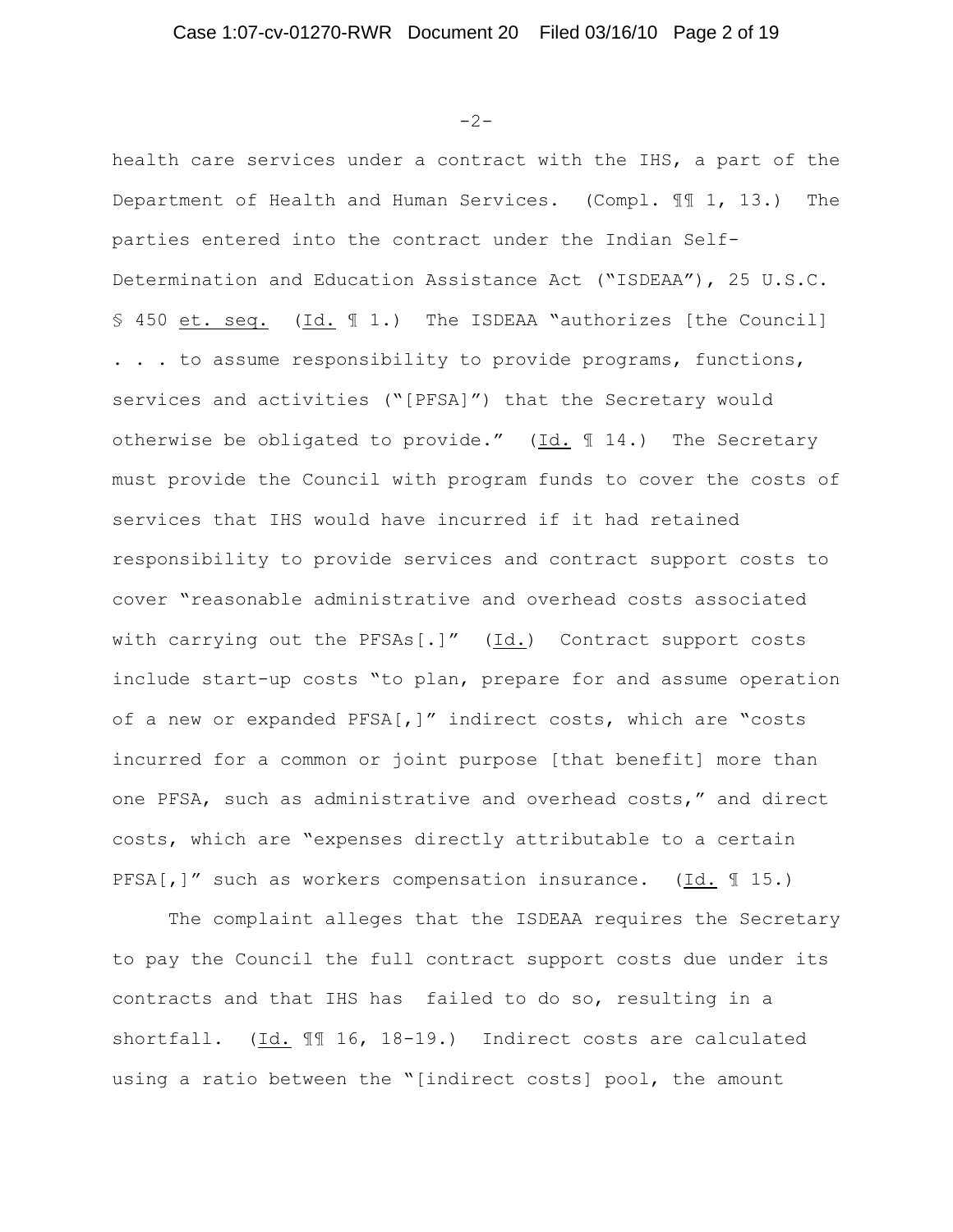$-3-$ 

considered necessary to run the contractor's entire PFSAs -- the numerator -- and the total direct funding for those PFSAs -- the denominator." (Id. ¶ 21.) The Council alleges that IHS used a ratio that "systematically undercalculate[d] the [indirect costs] needed to operate" ISDEAA contracts by including funds received from other federal agencies in the calculation. (Id. ¶ 22.) Inclusion of these funds decreases the ratio and reduces the indirect costs needed to execute ISDEAA contracts because unlike IHS, other federal agencies "heavily restrict or forbid the use of program dollars for [indirect costs.]" (Id.)

Before filing this suit, the Council submitted its claims to IHS for a decision from a contracting officer on September 2, 2005. (Id. ¶ 7.) The contracting officer denied the claims on July 17, 2006, and the Council received notice of the decision "some days later." (Id. ¶ 8.) The Council filed this suit on July 17, 2007, bringing one count alleging that the Secretary underpaid contract support costs for the 1995 fiscal year in violation of the ISDEAA and one count alleging that the Secretary used a "flawed [indirect costs] rate calculation methodology" in calculating the ratio. (Id. ¶¶ 30, 33.) The defendants move to dismiss, arguing (1) that the shortfall claim fails because the defendants fully performed under the ISDEAA contact and (2) that the ratio miscalculation claim fails because an indirect costs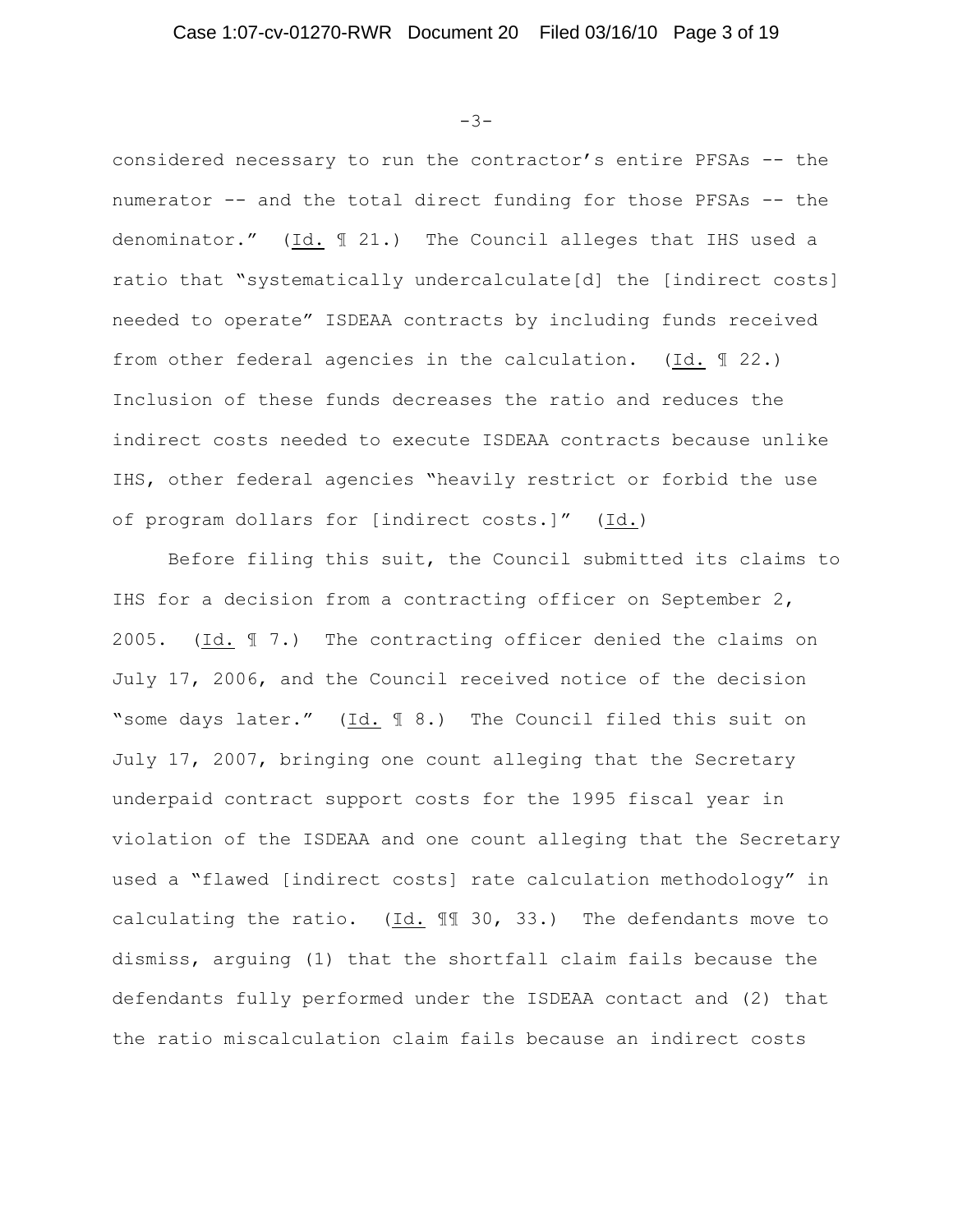$-4-$ 

rate was not used in the ISDEAA contract.<sup>1</sup> (Defs.' Mem. of P. & A. in Supp. of Mot. to Dismiss or in the Alternative for Summ. J. ("Defs.' Mem.") at 9, 11.) The defendants have also moved in the alternative for summary judgment, arguing that the Council's claims are barred by laches. (Id. at 16-17.)

#### DISCUSSION

I. MOTION TO DISMISS UNDER RULE 12(b)(6)

In a motion to dismiss for failure to state a claim under Rule  $12(b)$  (6), the complaint must be construed in the light most favorable to the plaintiff, Browning v. Clinton, 292 F.3d 235, 242 (D.C. Cir. 2002), and "the court must assume the truth of all well-pleaded allegations." Warren v. District of Columbia, 353 F.3d 36, 39 (D.C. Cir. 2004). "However, the court need not accept inferences drawn by [a] plaintiff[] if such inferences are unsupported by the facts set out in the complaint. Nor must the court accept legal conclusions cast in the form of factual allegations." Kowal v. MCI Commc'ns Corp., 16 F.3d 1271, 1276 (D.C. Cir. 1994); see also Ashcroft v. Iqbal, 129 S. Ct. 1937,

 $1$  The defendants argue that the Council has raised a third claim in its complaint involving a carry forward adjustment but failed to present this claim to the contracting officer. (Defs.' Mem. at 15-16.) While the Council believes that the carry forward adjustment argument is part of its miscalculation claim, not a separate claim, the Council concedes that any damages from improper use of the carry forward adjustment "need not be further considered by the Court." (Pl.'s Mem. of P. & A. in Opp'n to Defs.' Mot. to Dismiss or in the Alternative for Summ. J. ("Pl.'s Mem.") at  $2 \text{ n.1.}$  Therefore, the issue of damages caused by a carry forward adjustment error will not be addressed.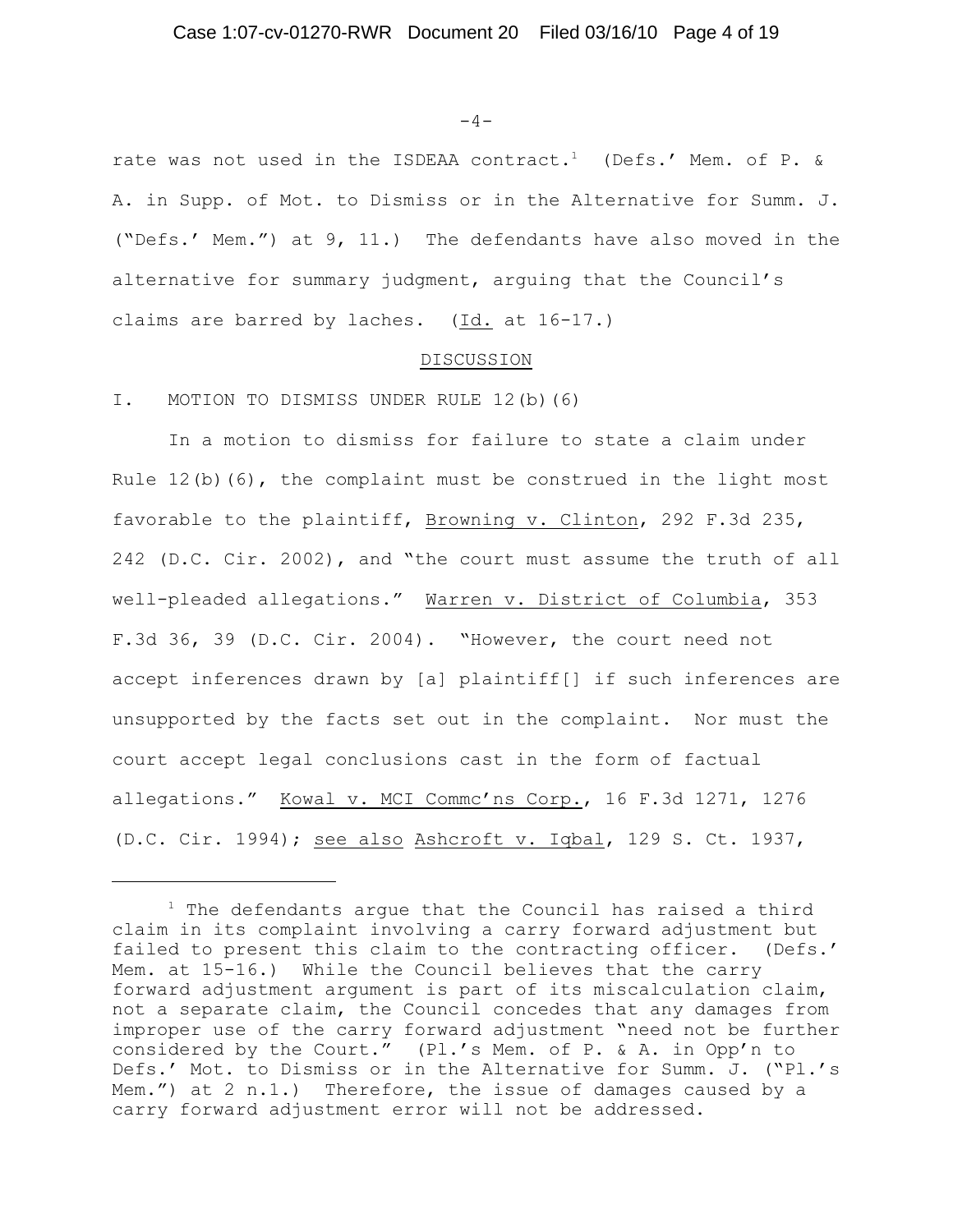-5-

1949 (2009). A plaintiff does not need to plead detailed factual allegations. Aktieselskabet AF 21. Nov. 2001 v. Fame Jeans Inc., 525 F.3d 8, 16 (D.C. Cir. 2008) (stating that "[i]n general, a complaint should simply identify the 'circumstances, occurrences, and events' giving rise to the claim" (quoting Bell Atl. Corp. v. Twombly, 550 U.S. 544, 555 n.3 (2007))). But, enough facts must be pled to "state a claim to relief that is plausible on its face." Twombly, 550 U.S. at 570.

# A. Contractual requirement to fund indirect contract support costs

Congress passed the ISDEAA "to promote Indian self-determination by providing for the transition of federal programs and services for Indians, including health care services, to the control of Indian communities." Three Affiliated Tribes of Fort Berthold Indian Reservation v. United States, 637 F. Supp. 2d 25, 26 (D.D.C. 2009). Under the ISDEAA, "[u]pon the approval of a self-determination contract, the Secretary shall add to the contract the full amount of funds to which the contractor is entitled under subsection (a) of this section  $[.]''$  25 U.S.C.  $\frac{6}{5}$  450 $\frac{1}{9}$ . "The amount of funds provided under the terms of self-determination contracts entered into pursuant to this subchapter shall not be less than the appropriate Secretary would have otherwise provided for the operation of the programs or portions thereof for the period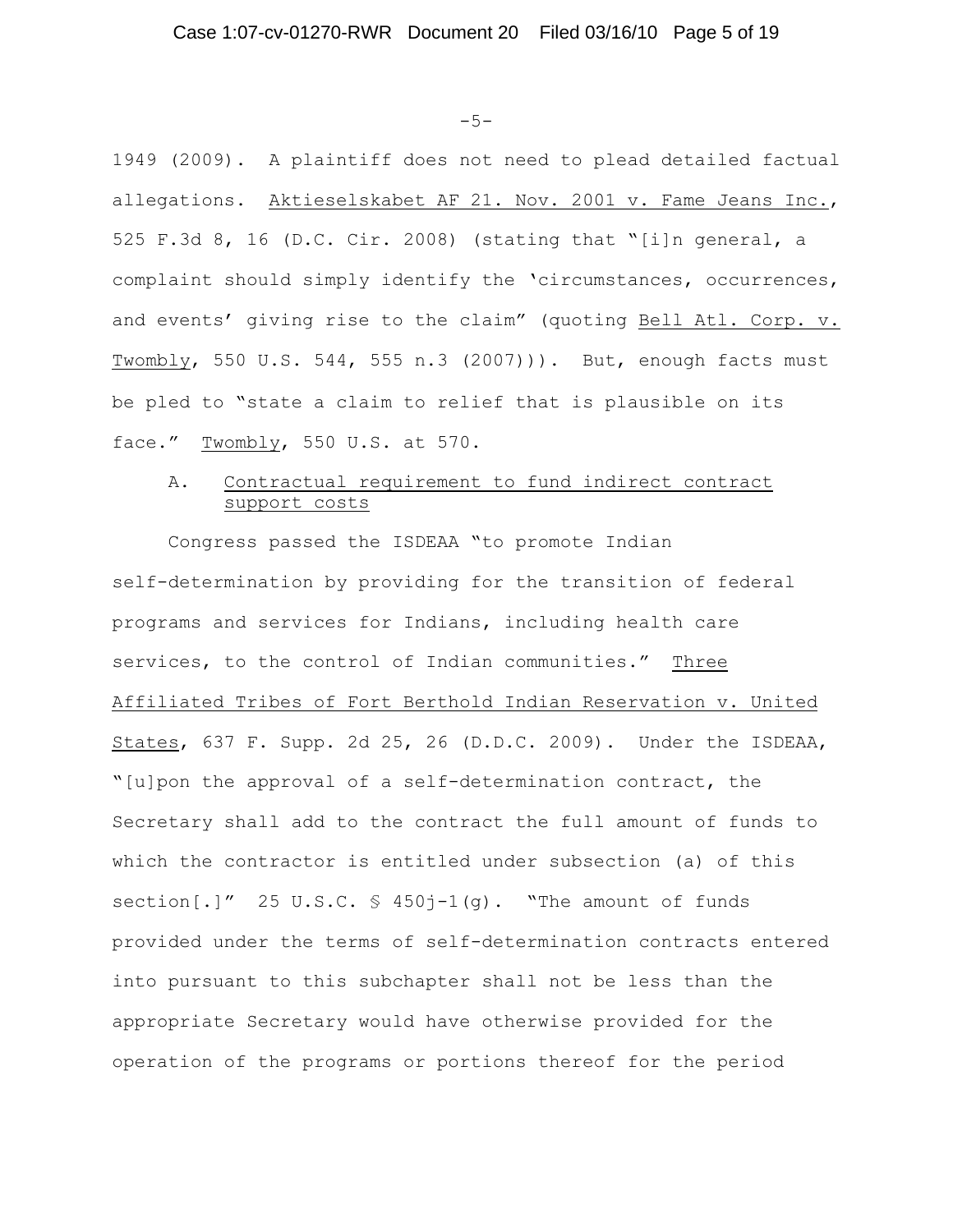$-6-$ 

covered by the contract[.]" 25 U.S.C.  $\frac{1}{5}$  450j-1(a)(1). The ISDEAA also provides that

[t]here shall be added to the amount required by  $[\$ 450j-1(a)(1)]$  contract support costs which shall consist of an amount for the reasonable costs for activities which must be carried on by a tribal organization as a contractor to ensure compliance with the terms of the contract and prudent management, but which . . . normally are not carried on by the respective Secretary in his direct operation of the program; or . . . are provided by the Secretary in support of the contracted program from resources other than those under contract.

25 U.S.C. § 450j-1(a)(2). Funding under the ISDEAA is constrained by Congress' appropriation of funds. Three Affiliated Tribes of Fort Berthold Indian Reservation, 637 F. Supp. 2d at 27.

The defendants move for dismissal, arguing that they paid the full amount owed for indirect contract support costs and that "the mere fact that the contract was entered pursuant to the [ISDEAA] does nothing to further [the Council's] claims of breach." (Defs.' Mem. at 13.) According to the defendants, the ISDEAA "does not mandate the payment of a specific amount of indirect [contract support costs] or that a specific formula be included in the contract." (Id.) However, the ISDEAA does create "statutory obligations to fully fund indirect [contract support costs] insofar as possible[,]" Menominee Indian Tribe of Wis. v. United States, 539 F. Supp. 2d 152, 155 (D.D.C. 2008); see also Ramah Navajo School Bd., Inc. v. Babbitt, 87 F.3d 1338,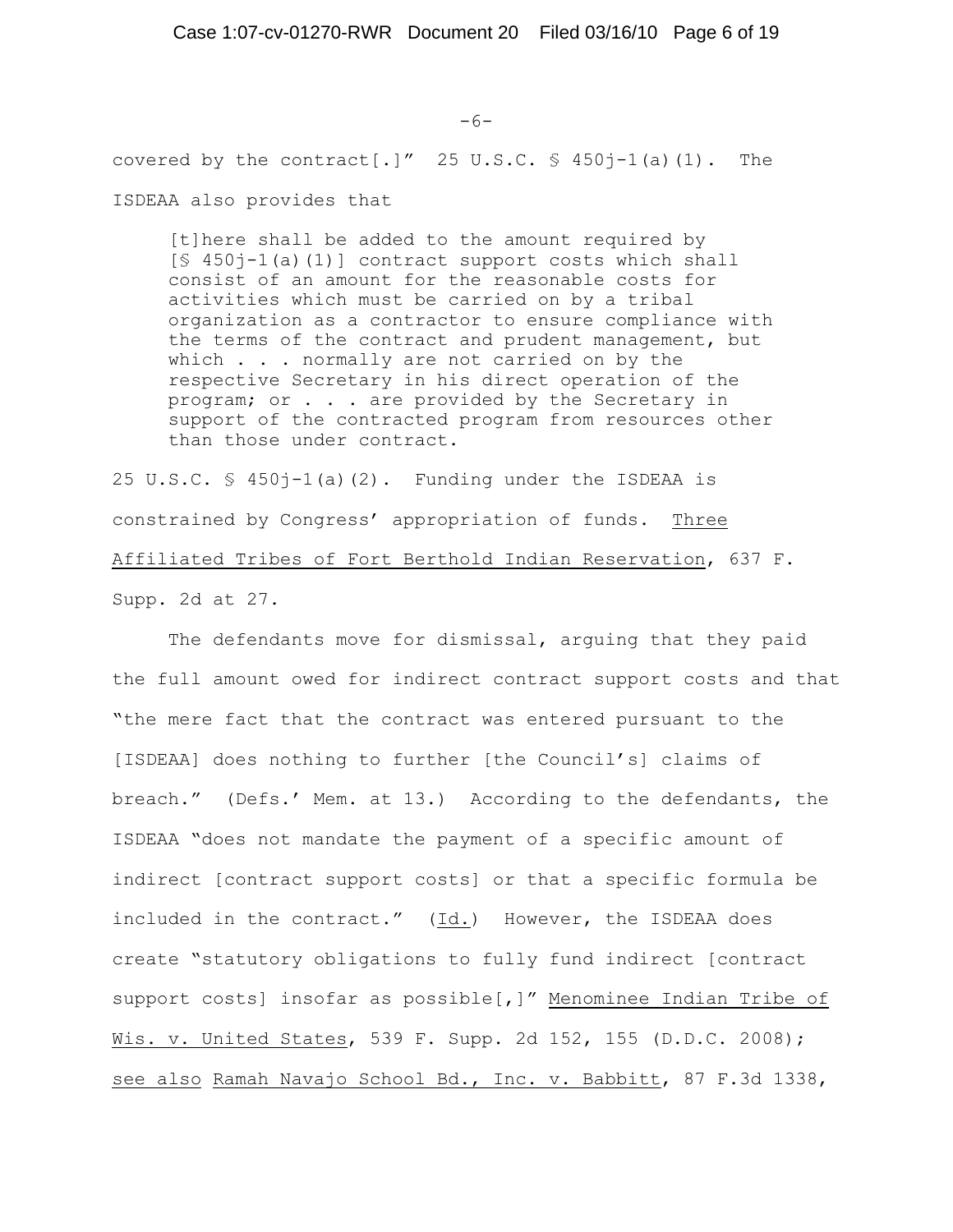$-7-$ 

1341 (D.C. Cir. 1996) (noting that the ISDEAA refers to contract support funds for administrative costs as "an entitlement of the contracting Tribes"), and the complaint alleges that the defendants violated this obligation. (Compl. ¶ 19.) Citing Cherokee Nation v. Leavitt, 543 U.S. 631 (2005), the Council alleges that "IHS should have reprogrammed funds to pay the tribal contractors the full [contract support costs] due under their contracts for [fiscal year] 1994 through [fiscal year] 1997 when Congress appropriated lump sums for the IHS without earmarking an amount for [contract support costs,]" but that IHS "took no such action." (Compl. ¶¶ 18-19.)

Under the Council's theory, a contract formed under the ISDEAA imposes an obligation on the defendants to pay a certain level of contract support costs that has not been satisfied. While the defendants assert that the \$375,185 paid fully satisfies the contract, the Council disputes that the defendants have fulfilled their contractual obligation, arguing that "IHS paid [the Council] less than its full [contract support costs] requirement in [fiscal year] 1995" and that "IHS [has] breached its agreements with [the Council] and violated the ISDEAA's requirement of full payment from available appropriations[.]" (Id. ¶ 30.) In Menominee, the court rejected the defendants' argument that the ISDEAA "does not mandate the payment of a specific amount of indirect [contract support costs]," noting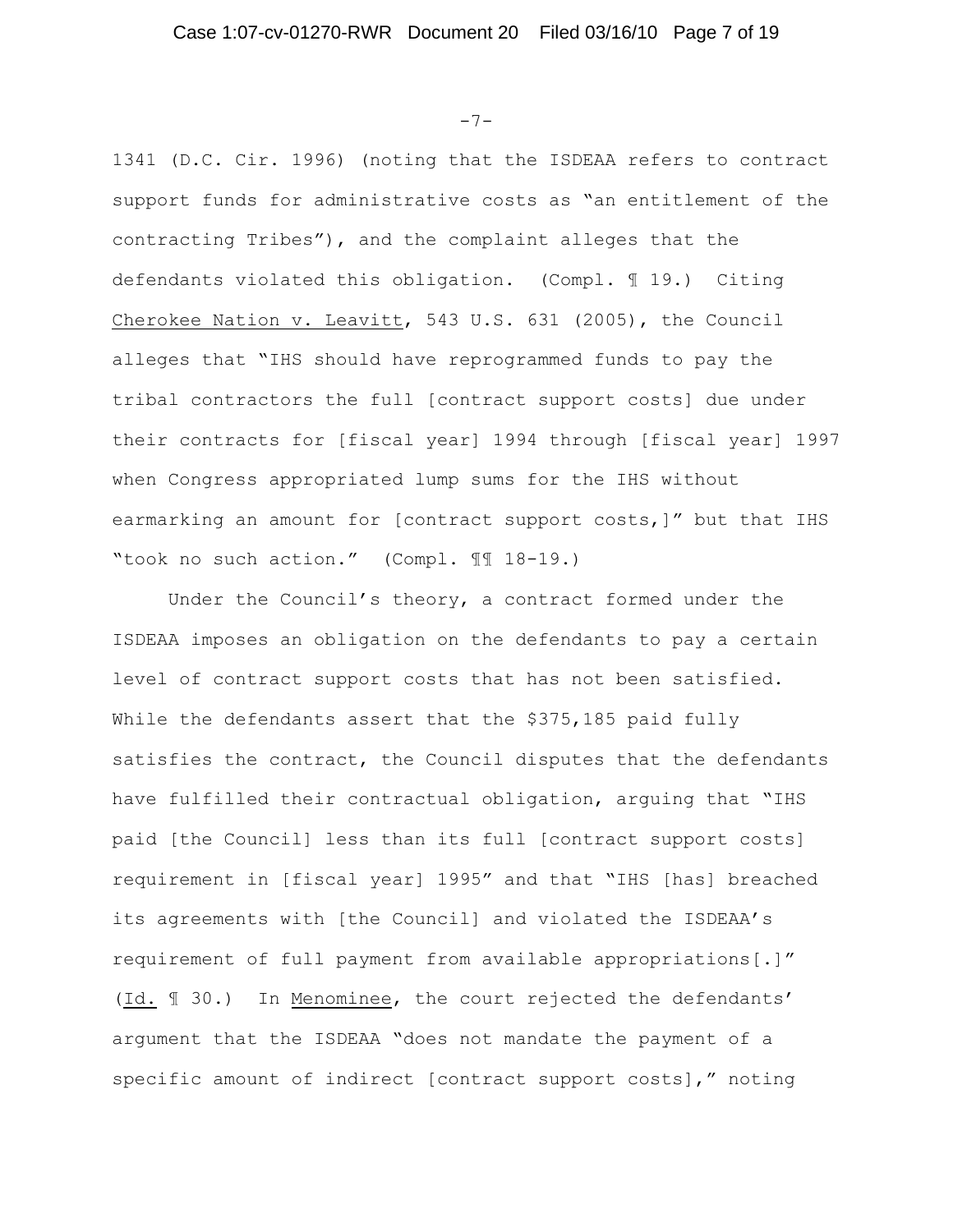$-8-$ 

that the ISDEAA "mandates the payment of *full* indirect [contract support costs] and ISDEAA itself establishes that entitlement." 539 F. Supp. 2d at 155. "Although the Secretary cannot disburse funds he does not have or amounts in excess of limitations set by Congress, he still has the obligation to fund indirect [contract support costs] to the greatest extent possible inasmuch as the statutory promise is full funding." Id. Therefore, construing the complaint in the light most favorable to the Council, the Council's allegation that the defendants violated the agreement by not paying full contract support costs constitutes a plausible claim.

## B. Indirect rate miscalculation

The defendants assert that the miscalculation claim fails because "the contract documents show that IHS did not use an indirect cost rate to calculate the amount due under the contract" and the Council "instead negotiated its overhead costs directly with IHS." (Defs.' Mem. at 11.) The defendants rely on the contract, which states that "[i]n lieu of a negotiated direct cost rate by a cognizant agency, ISDM  $92-2^2$  is applicable for

 $2$  ISDM, or Indian Self-Determination Memorandum, 92-2 was an "unpromulgated, internal agency guideline" that "explained how [contract support costs] needs were to be calculated." Shoshone-Bannock Tribes of Fort Hall Reservation v. Shalala, 988 F. Supp. 1306, 1329 (D. Or. 1997).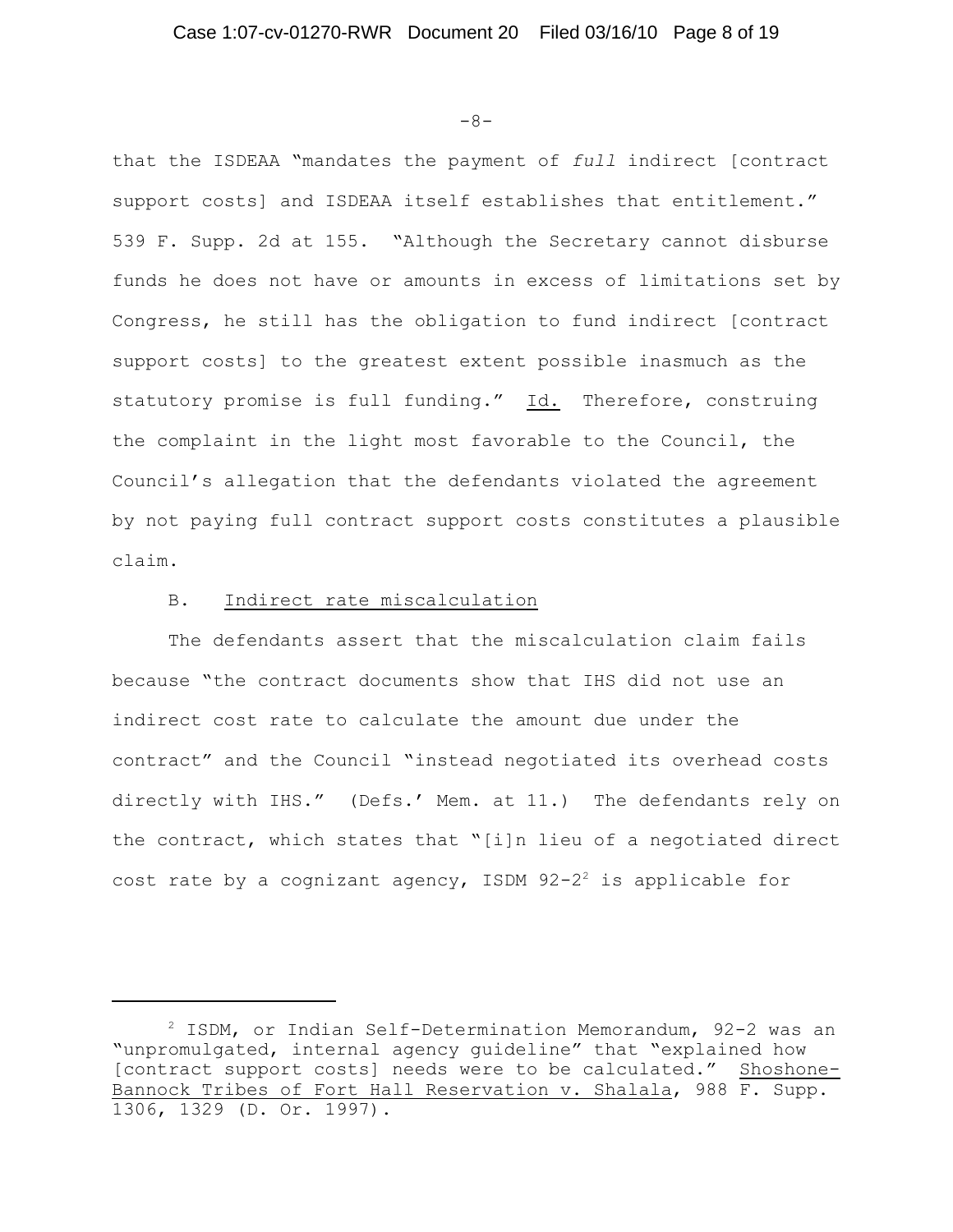$-9-$ 

recipients without established indirect rate agreements."<sup>3</sup> (Defs.' Mem, Ex. 1 at 0028.) The Council argues that the lump sum amount was appropriate when there was no rate in place, but that a later indirect costs rate agreement became part of the contract. (Pl.'s Surreply to Defs.' Reply in Supp. of Mot. to Dismiss or in the Alternative for Summ. J. ("Pl.'s Surreply") at 2; see also Compl. ¶ 28 (stating that "[d]efendants' use of incorrect and illegal [indirect cost] rates . . . violates the mandate of the ISDEAA to pay the full [contract support costs] incurred by [the Council] in carrying out federal health care PFSAs under their contracts").) According to the Council, "the parties agreed to an indirect cost rate agreement that applies to all grants, contracts, and other agreements with the Federal Government" and that "[t]his agreement is binding on the IHS and applies to its contract with [the Council]." (Pl.'s Mem. of P. & A. in Opp'n to Defs.' Mot. to Dismiss or in the Alternative for Summ. J. ("Pl.'s Mem.") at 15-16 (internal quotation marks omitted).) The complaint alleges that a 76.8% [indirect costs]

 $3$  While the Council disputes the effect and validity of this provision, the Council does not dispute that this provision was included in the contract. (Pl.'s Surreply to Def.'s Reply in Supp. of Mot. to Dismiss or in the Alternative for Summ. J. at 2.) A document outside the complaint can be considered in a motion to dismiss under 12(b)(6) if it is "referred to in the complaint and [is] integral to" the plaintiff's claim. Kaempe v. Myers, 367 F.3d 958, 965 (D.C. Cir. 2004). The contract is integral to the Council's claim and was mentioned in the complaint, so it will be considered.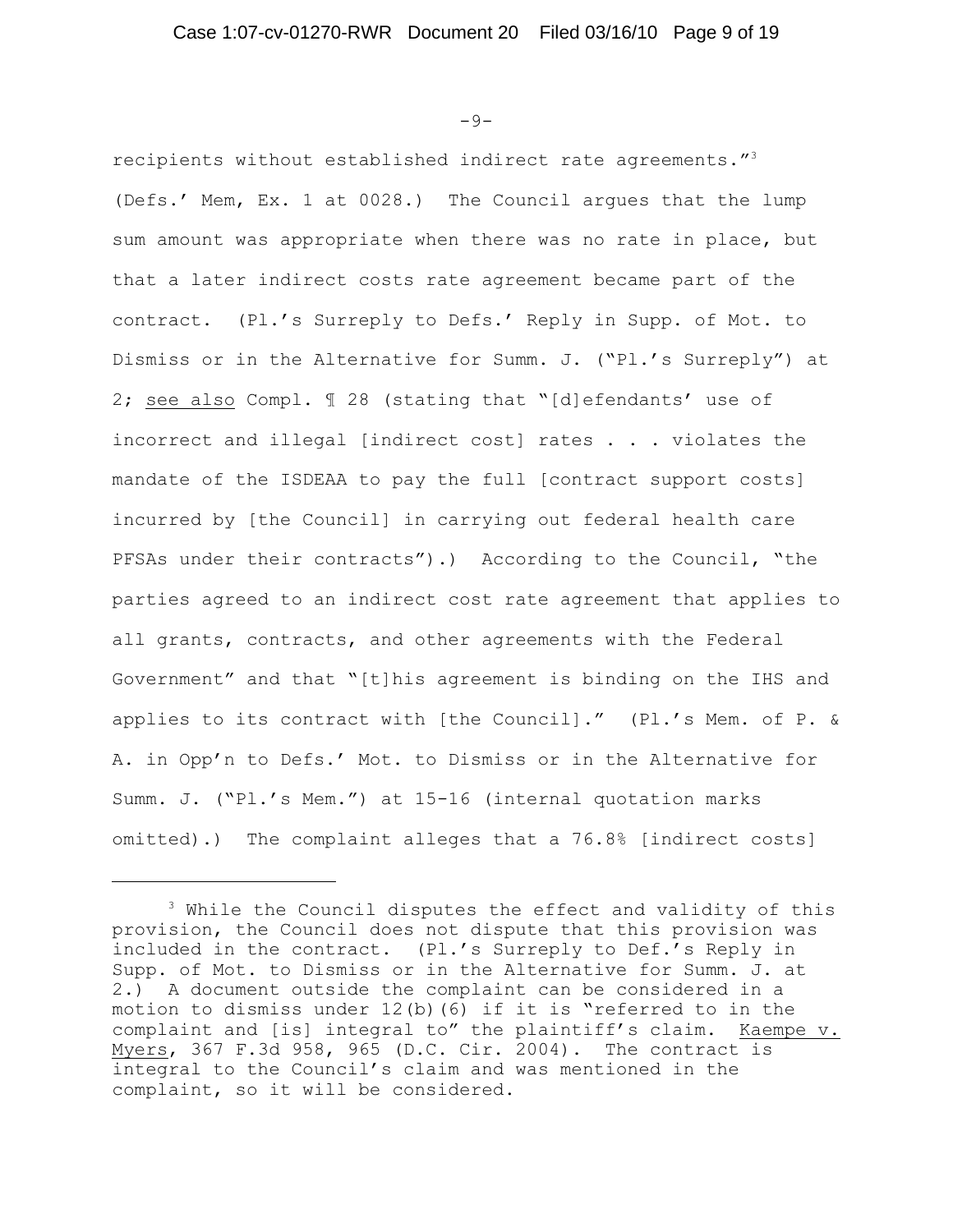### $-10-$

rate applied to the Council's contract (Compl. ¶ 20) and that the "[d]efendants further damaged [the Council] in [fiscal year] 1995 by employing the flawed [indirect costs] rate calculation methodology." (Id. ¶ 33; see also id. ¶ 24 (stating that the "rates employed by the Secretary[] do not accurately determine [the Council]'s true costs of operating IHS's contracted programs").)

The defendants concede that tribes contracting with the federal government "frequently use indirect cost rates to calculate their need for indirect costs and that the ISDEAA permits it." (Defs.' Reply in Support of Mot. to Dismiss or in the Alternative for Summ. J. ("Defs.' Reply") at 3 n.2.) Moreover, the defendants acknowledge that an indirect cost rate for the Council did exist. (Defs.' Reply at 4 (stating that the Council "did negotiate an indirect cost rate agreement . . . with the Department of Health and Human Services Division of Cost Allocation").) While the defendants contest the Council's allegations, the allegations as stated give rise to a plausible claim on the grounds that a cost rate agreement existed and applied to the ISDEAA contract and that the defendants improperly calculated the rate.

II. MOTION FOR SUMMARY JUDGMENT: LACHES

On a motion for summary judgment, "[t]he inquiry performed is the threshold inquiry of determining whether there is the need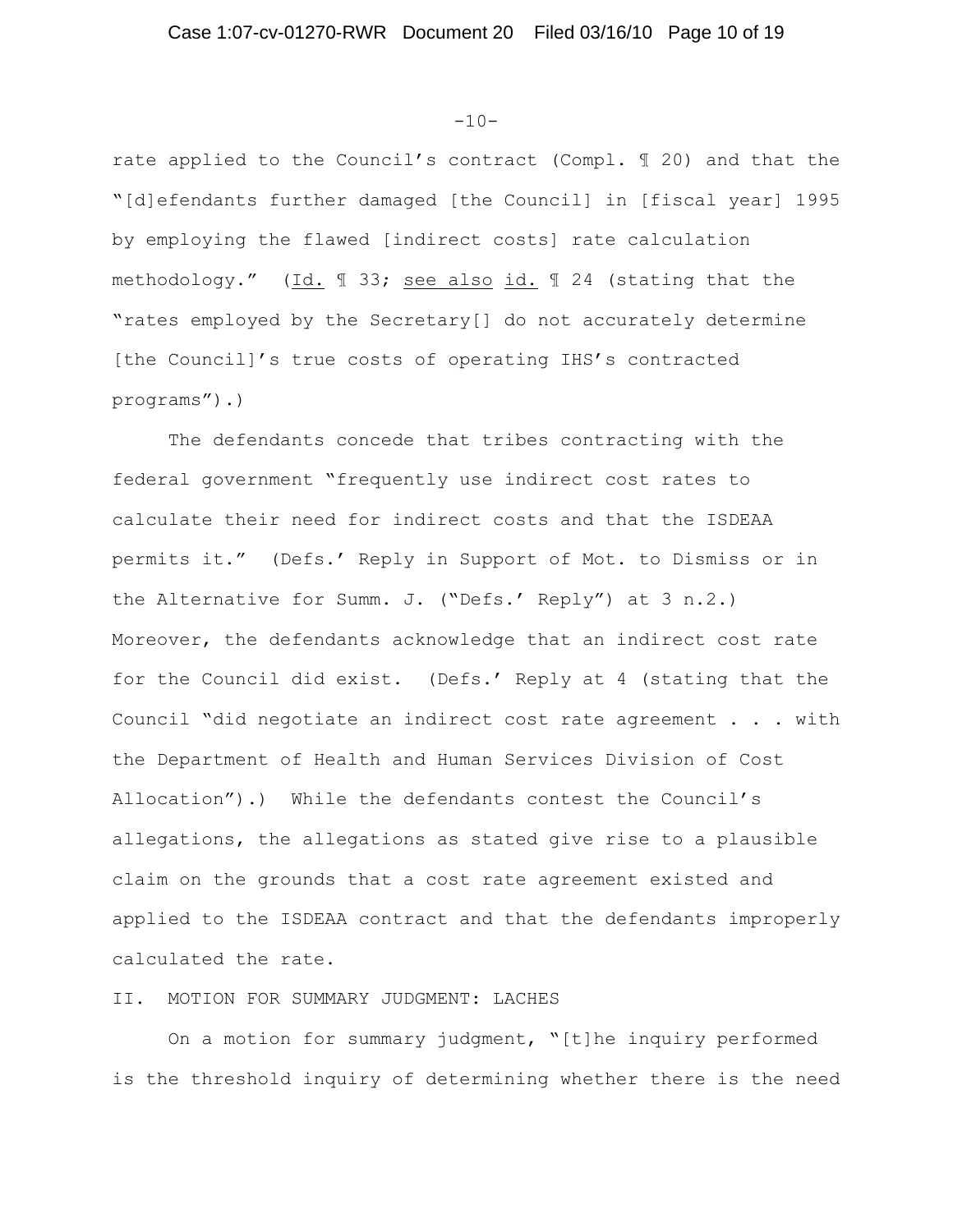-11-

for a trial -- whether, in other words, there are any genuine factual issues that properly can be resolved only by a finder of fact because they may reasonably be resolved in favor of either party." Anderson v. Liberty Lobby, Inc., 477 U.S. 242, 250 (1986). Summary judgment may be granted only where "the pleadings, the discovery and disclosure materials on file, and any affidavits show that there is no genuine issue as to any material fact and that the movant is entitled to judgment as a matter of law." Fed. R. Civ. P. 56(c); see also Moore v. Hartman, 571 F.3d 62, 66 (D.C. Cir. 2009). A material fact is one that is capable of affecting the outcome of the litigation. Liberty Lobby, Inc., 477 U.S. at 248. A genuine issue is one where the "evidence is such that a reasonable jury could return a verdict for the nonmoving party[,]" as opposed to evidence that "is so one-sided that one party must prevail as a matter of law." Id. at 248, 252. A court considering a motion for summary judgment must draw all "justifiable inferences" from the evidence in favor of the nonmovant. Id. at 255. The nonmoving party, however, "must do more than simply show that there is some metaphysical doubt as to the material facts." Matsushita Elec. Indus. Co., Ltd. v. Zenith Radio Corp., 475 U.S. 574, 586 (1986). Rather, the nonmovant must "come forward with 'specific facts showing that there is a *genuine issue for trial*.'" Id. at 587 (quoting Fed. R. Civ. P. 56(e)). In the end, "the plain language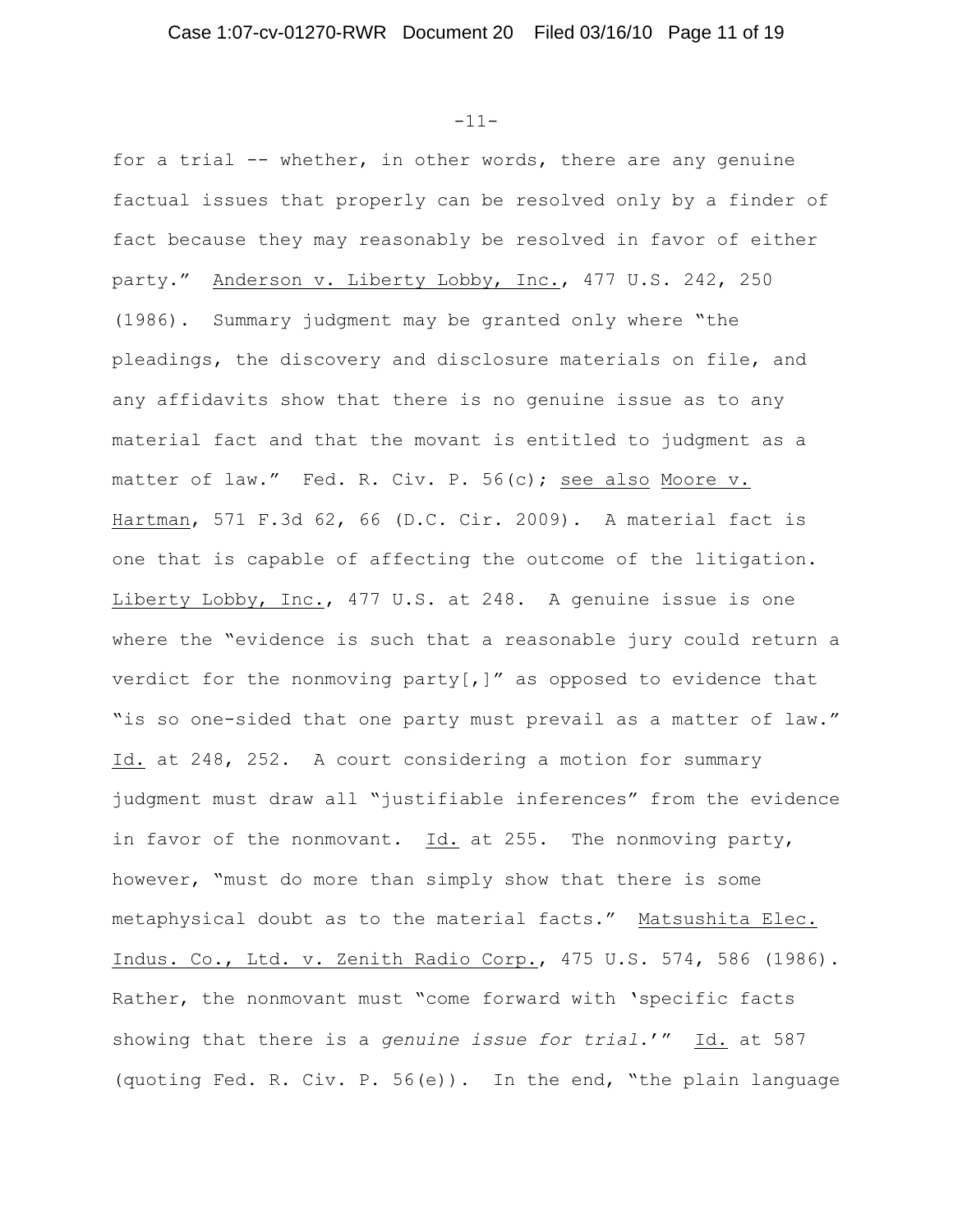-12-

of Rule 56(c) mandates the entry of summary judgment . . . against a party who fails to make a showing sufficient to establish the existence of an element essential to that party's case, and on which that party will bear the burden of proof at trial." Celotex Corp. v. Catrett, 477 U.S. 317, 322 (1986).

The defendants argue that summary judgment should be granted because the Council's claims are barred by the doctrine of laches. To invoke the defense of laches to bar a claim, a defendant "must show that the plaintiff has unreasonably delayed in asserting a claim and that there was 'undue prejudice' to the defendant as a result of the delay." Jeanblanc v. Oliver Carr Co., No. 94-7118, 1995 WL 418667, at \*4 (D.C. Cir. June 21, 1995); see also Pro-Football, Inc. v. Harjo, 415 F.3d 44, 47 (D.C. Cir. 2005) (stating that laches "requires proof of (1) lack of diligence by the party against whom the defense is asserted, and (2) prejudice to the party asserting the defense" (quoting Nat'l R.R. Passenger Corp. v. Morgan, 536 U.S. 101, 121-22 (2002)). "If only a short period of time elapses between accrual of the claim and suit, the magnitude of prejudice required before suit would be barred is great; if the delay is lengthy, a lesser showing of prejudice is required." Gull Airborne Instruments, Inc. v. Weinberger, 694 F.2d 838, 843 (D.C. Cir. 1982). The circumstances of any delay or prejudice are a factual inquiry. Major v. Plumbers Local Union No. 5, 370 F. Supp. 2d 118, 128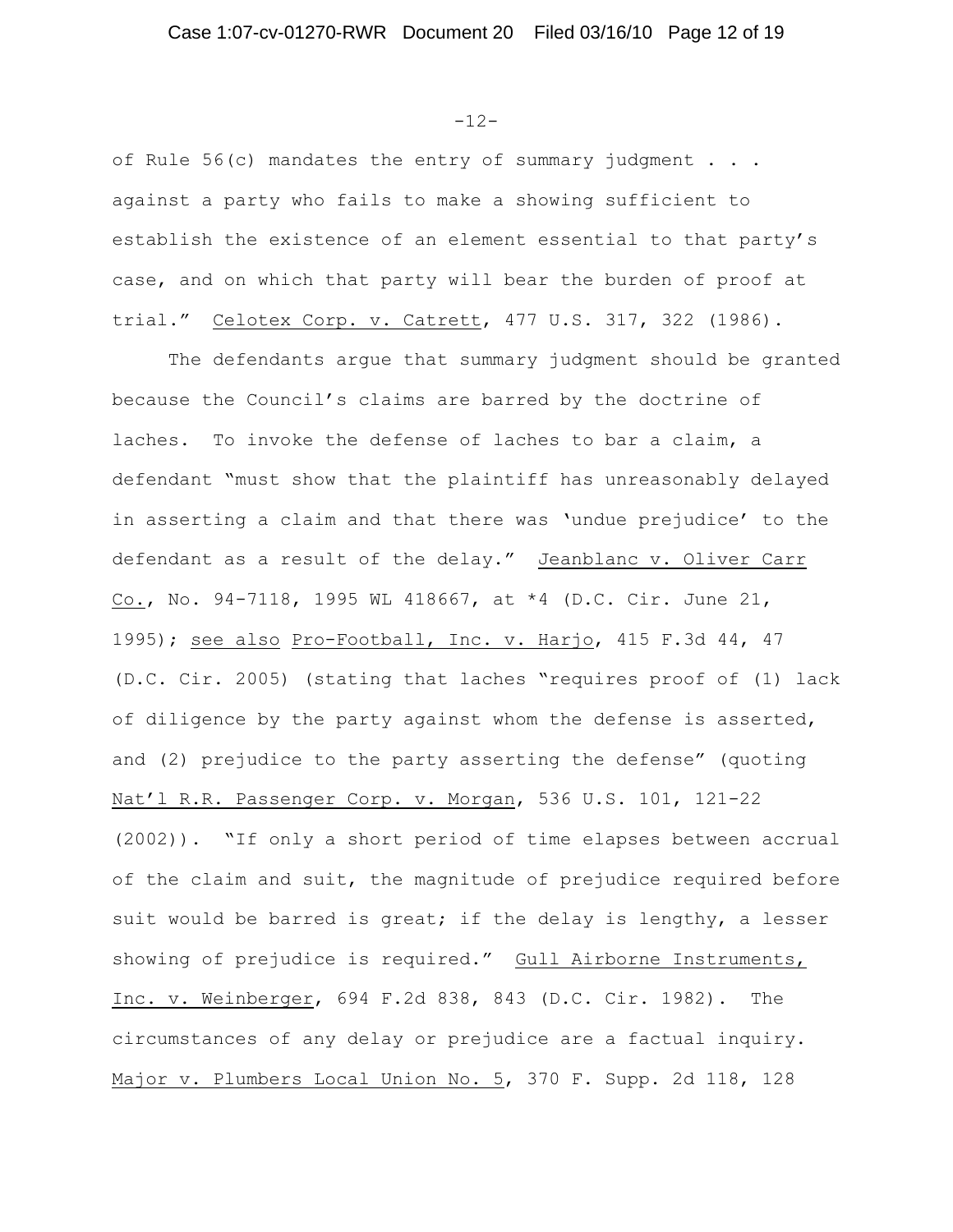-13-

(D.D.C. 2005); see also Mahan v. Tash, 703 F. Supp. 130, 132 (D.D.C. 1989) ("Summary judgment is appropriate based on a laches defense where there are no genuine issues of material fact relating to either inexcusable delay or material prejudice and where the movant is entitled to judgment as a matter of law.").

Regardless of whether the Council's ten-year wait from the alleged breach to the time it brought suit is unreasonable, the defendants have failed to show prejudice. "[T]he party asserting a laches defense must have relied on the plaintiff's inaction and must have been harmed on account of that reliance." Nat'l R.R. Passenger Corp. v. Lexington Ins. Co., 357 F. Supp. 2d 287, 297 (D.D.C. 2005). Evidentiary or defense prejudice involves the "impairment of the ability to mount a defense due to circumstances such as loss of records, destruction of evidence, or witness unavailability." JANA, Inc. v. United States, 936 F.2d 1265, 1269-70 (Fed. Cir. 1991); see also Jeanblanc, 1995 WL 418667, at \*4 (finding undue prejudice where the defendant asserted that business documents, which could have been used to establish a defense, had been destroyed in the normal course of business).

The defendants claim that faded memories and the retirement of key witnesses involved in the contract process constitute prejudice. (Defs.' Mem. at 18.) Memory loss caused by the passage of time could be prejudicial if the defendants sought to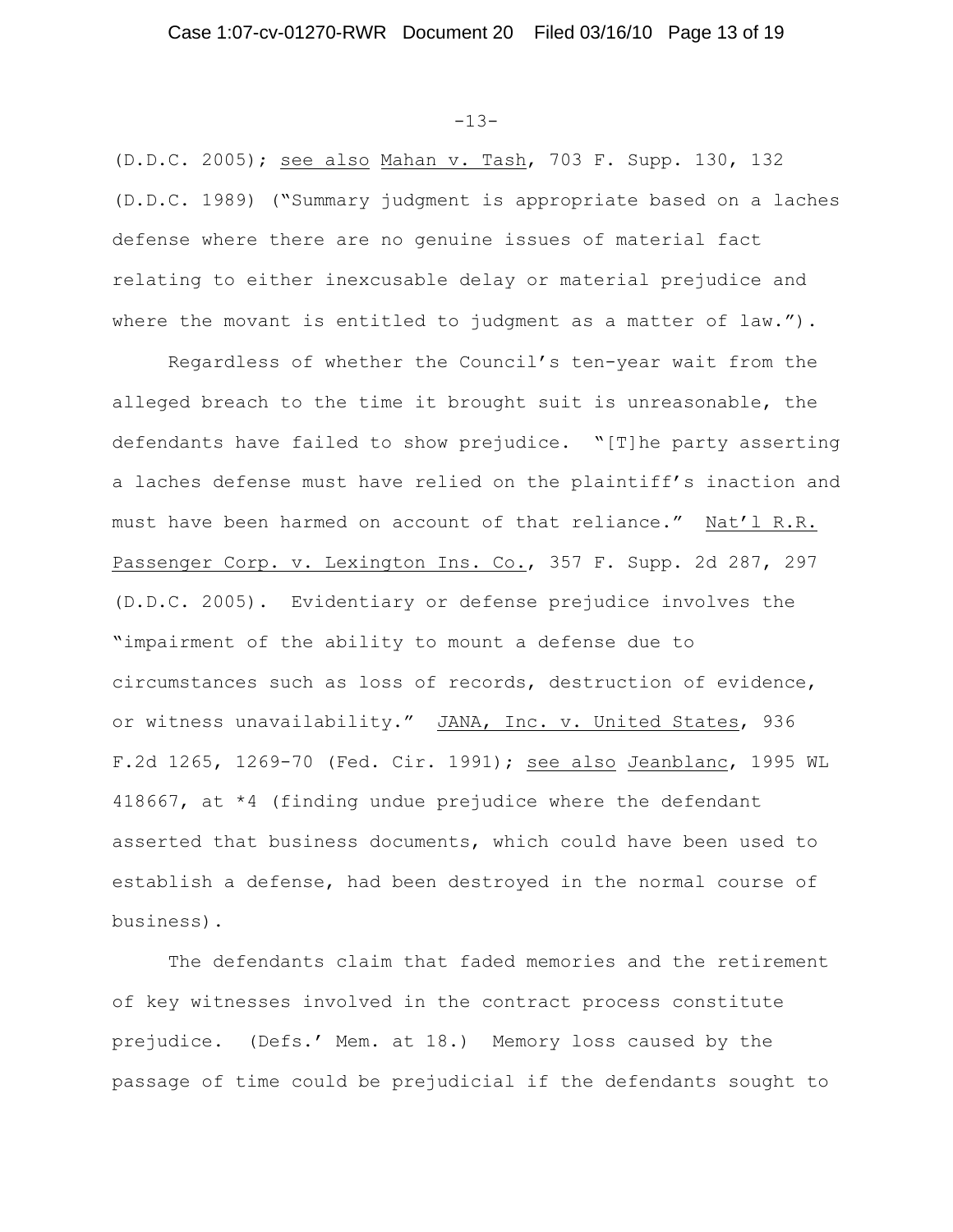-14-

introduce extrinsic evidence, requiring these witnesses to testify. Here, however, the Council's claims involve issues of statutory and contract interpretation, and the defendants concede that "the contract documents themselves should dispose of this case." (Id.) The defendants neither show why testimony from these witnesses would be necessary nor provide any evidence supporting their claim that these witness' memories have actually faded. Cf. Smith v. Caterpillar, Inc., 338 F.3d 730, 734 (7th Cir. 2003) (stating that the defendants supported their argument of prejudice by filing affidavits showing that "memories have faded and that the inability to recall information was caused by the plaintiff's delay").

Likewise, retirement of the witnesses is alone insufficient to establish prejudice, especially when one of the defendants' proposed witness, Paul Young, separated from federal service in 1994 before the Council's claims had accrued. (Defs.' Mem., Maria Cunningham Decl. 1 3.) "It is the availability and memory of witnesses, not their employment status, that is relevant[,]" and "[t]he burden of establishing witness unavailability or memory failure is not met by simply showing that a potential witness has retired." Hoover v. Dep't of Navy, 957 F.2d 861, 864 (Fed. Cir. 1992). The defendants do not allege any actual difficulties in contacting the witnesses or provide any explanation for their unavailability beside retirement.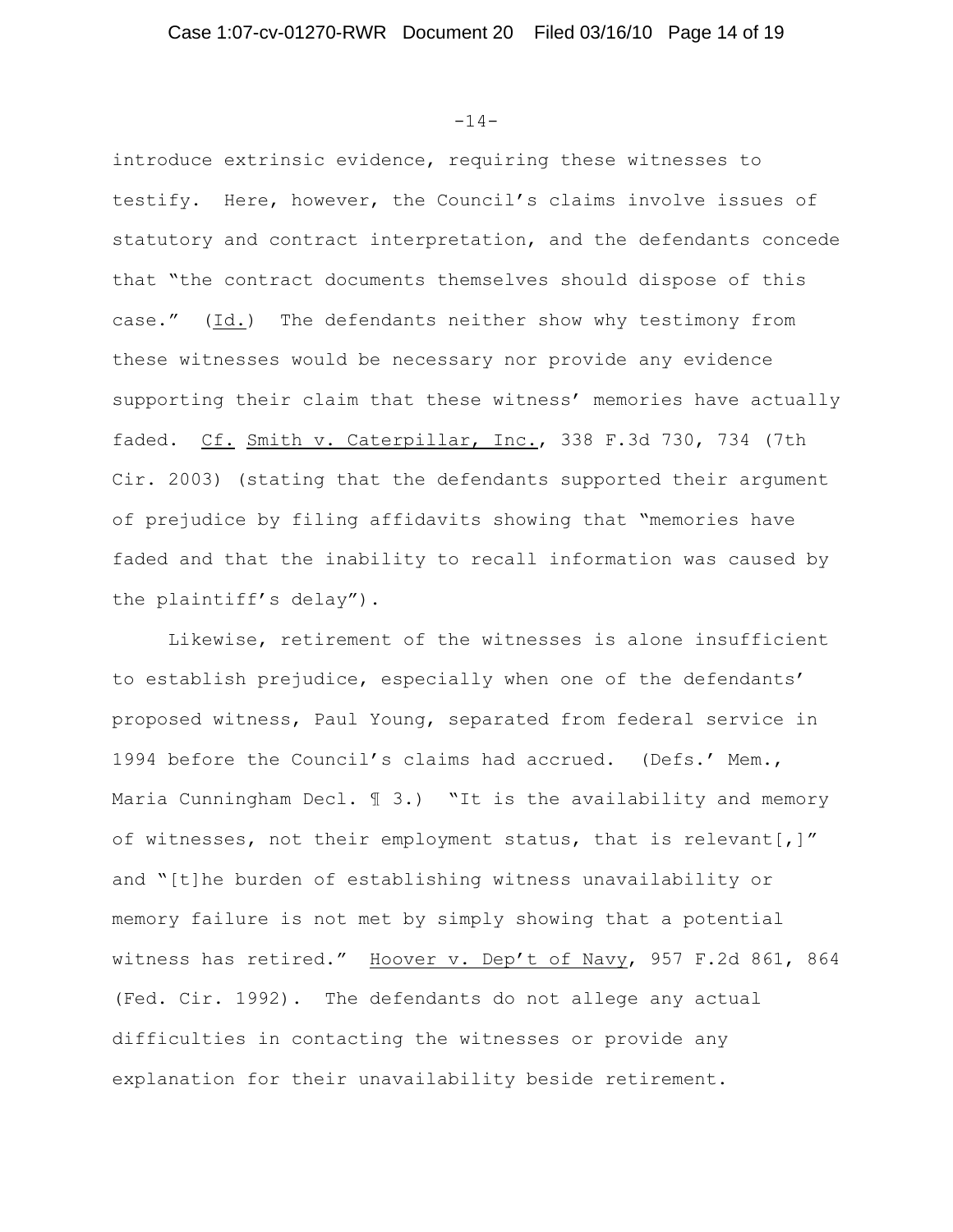-15-

An administrative record or the availability of documents may also mitigate the effect of any witness unavailability or lost memories. Lebrun v. England, 212 F. Supp. 2d 5 (D.D.C. 2002), rejected the evidentiary prejudice argument where an administrative record existed and "the defendant apparently believed that it had an adequate record to review the merits of the plaintiff's challenge" at the agency level. Id. at 13-14; see also Gull Airborne Instruments, Inc., 694 F.2d at 845 (noting that the death of a witness "is cured by the documentation" which provides "a full history of the transaction and gives any reviewing body the ability to reconstruct the pertinent events"). Prior to filing suit, the Council raised its claims with IHS, and an administrative record exists containing the contract and all modifications. (See Defs.' Mem. at 6 n.3.) The existence of the administrative record substantially mitigates any possibility of evidentiary prejudice in this case, as the contract documents will likely be dispositive. (Id. at 18.)

Alternatively, economic prejudice "'may arise where a defendant . . . will suffer the los[s] of monetary investments or incur damages which likely would have been prevented by earlier suit.'" Cygnus Corp. v. United States, 63 Fed. Cl. 150, 154 (Fed. Cl. 2004) (alteration in original) (quoting Cane Tenn., Inc. v. United States, 44 Fed. Cl. 785, 796 (Fed. Cl. 1999)). However, potential liability from a judgment does not constitute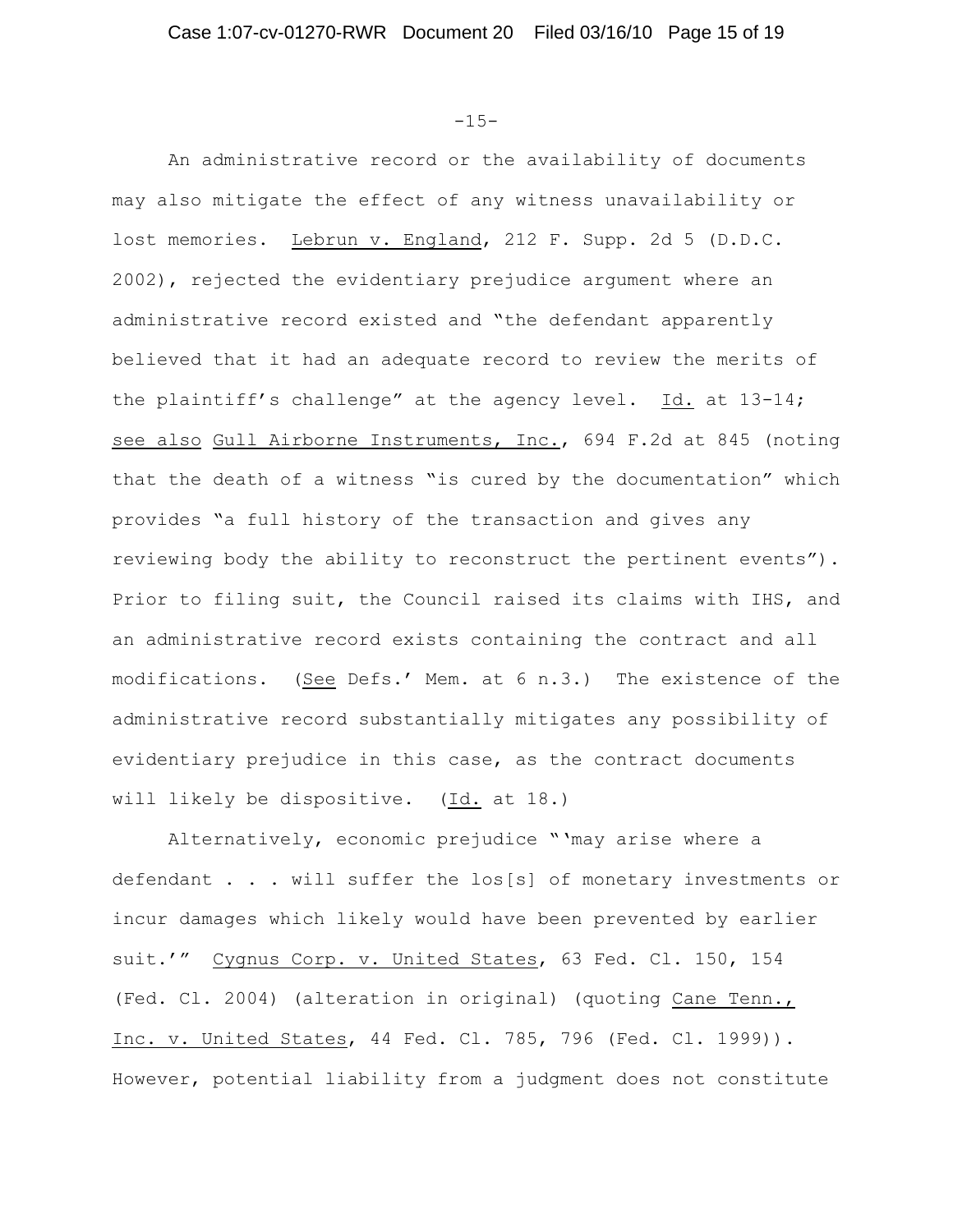### -16-

economic prejudice unless it is caused by the plaintiff's delay. Ingham v. United States, No. 07-124 C, 2007 WL 5172422, at \*10 (Fed. Cl. Nov. 26, 2007) (stating that "a defendant cannot merely assert that he would suffer prejudice because he has to make a monetary payment[,]" and that "[a] defendant has to show that the economic prejudice is a consequential effect of plaintiff's delay in filing suit").

The defendants claim that they suffered economic harm because "Congress appropriated money to IHS to spend within [fiscal year] 1995" and these funds are no longer available. (Defs.' Reply at 14.) The defendants rely on 31 U.S.C. § 1552, which states that "[o]n September 30th of the 5th fiscal year after the period of availability for obligation of a fixed appropriation account ends, the account shall be closed and any remaining balance (whether obligated or unobligated) in the account shall be cancelled and thereafter shall not be available for obligation or expenditure for any purpose." 31 U.S.C. § 1552(a); see also Lublin Corp. v. United States, 84 Fed. Cl. 678, 686 n.14 (Fed. Cl. 2008) (noting that  $$1552(a)$  bars "access to remaining balance 'after the period of availability for obligation of a fixed appropriation account ends'" (quoting 31 U.S.C. § 1552)). The defendants argue that had the Council brought its claim by the end of the 2000 fiscal year, "IHS still [would have] had the ability to liquidate contractual obligations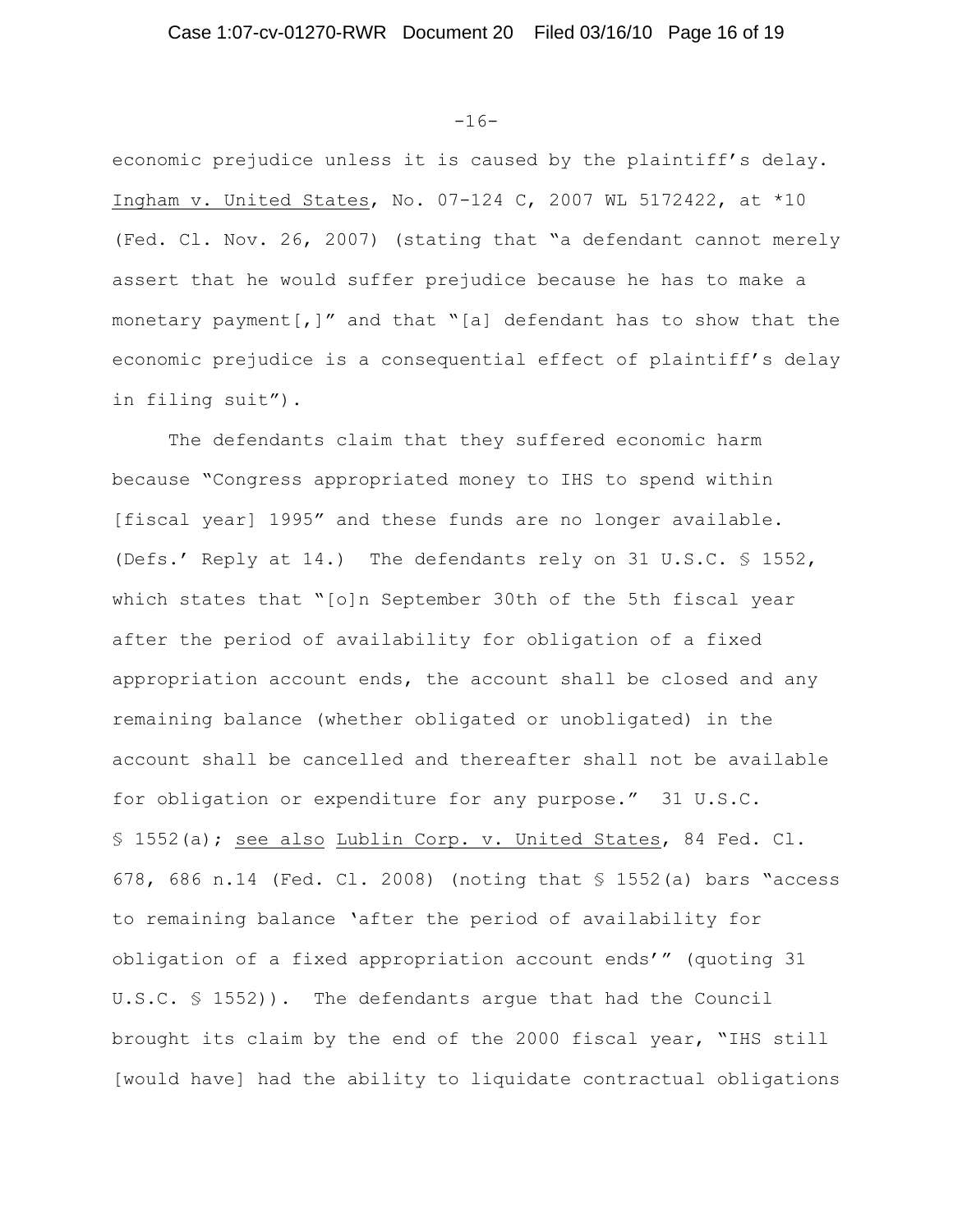from [fiscal year] 1995 using the appropriation." (Defs.' Reply at 14.)

While expiration of funding could constitute economic prejudice, Menominee, 539 F. Supp. 2d at 154-55, the defendants do not assert that the amount owed under the 1995 fiscal year contract has changed due to the Council's alleged delay or that they would suffer any economic losses other than those associated with the contract.<sup>4</sup> See A.C. Aukerman Co. v. R.L. Chaides

 $4$  Assuming that the 1995 appropriation is no longer available, the defendants also assert that a judgment cannot be satisfied by the judgment fund, 31 U.S.C. § 1304, and that even if used, the judgment would have to be repaid. (Defs.' Reply at 14.) The judgment fund is a "permanent appropriation of funds to pay judgments against the United States." Trout v. Garrett, 891 F.2d 332, 334 (D.C. Cir. 1989). "Congress created the 'judgment fund' statute to allocate '[n]ecessary amounts' to be 'appropriated to pay final judgments, awards, compromise settlements, and interest and costs specified in the judgments or otherwise authorized by law.'" Trout v. Winter, 464 F. Supp. 2d 25, 30 (D.D.C. 2006) (alteration in original) (emphasis omitted) (quoting 31 U.S.C. § 1304(a)). The judgment fund could be available to pay a judgment even if the fiscal year appropriation is unavailable. See Thompson v. Cherokee Nation of Okla., 334 F.3d 1075, 1093 (Fed. Cir. 2003) (concluding that a tribe's claims that the Secretary breached contracts by failing to pay the full indirect costs of administering federal programs were not mooted by the close of the 1994-1996 fiscal years because "[d]amages for breach of contract may be awarded out of the Judgment Fund when payment is not otherwise provided for"); Tunica-Biloxi Tribe of La. v. United States, Civil Action No. 02- 2413 (RBW), slip op. at \*20-23 (D.D.C. Dec. 9, 2003) (relying on Thompson to conclude that the "plaintiff's claims for indirect [contract support costs] were not moot even for those years for which the relevant appropriations has lapsed" because the judgment fund might have been available). Moreover, even if the defendants would have to repay the judgment fund, they do not argue that the amount to be repaid would be any greater than the amount that the defendants would have owed when the 1995 appropriation was still available.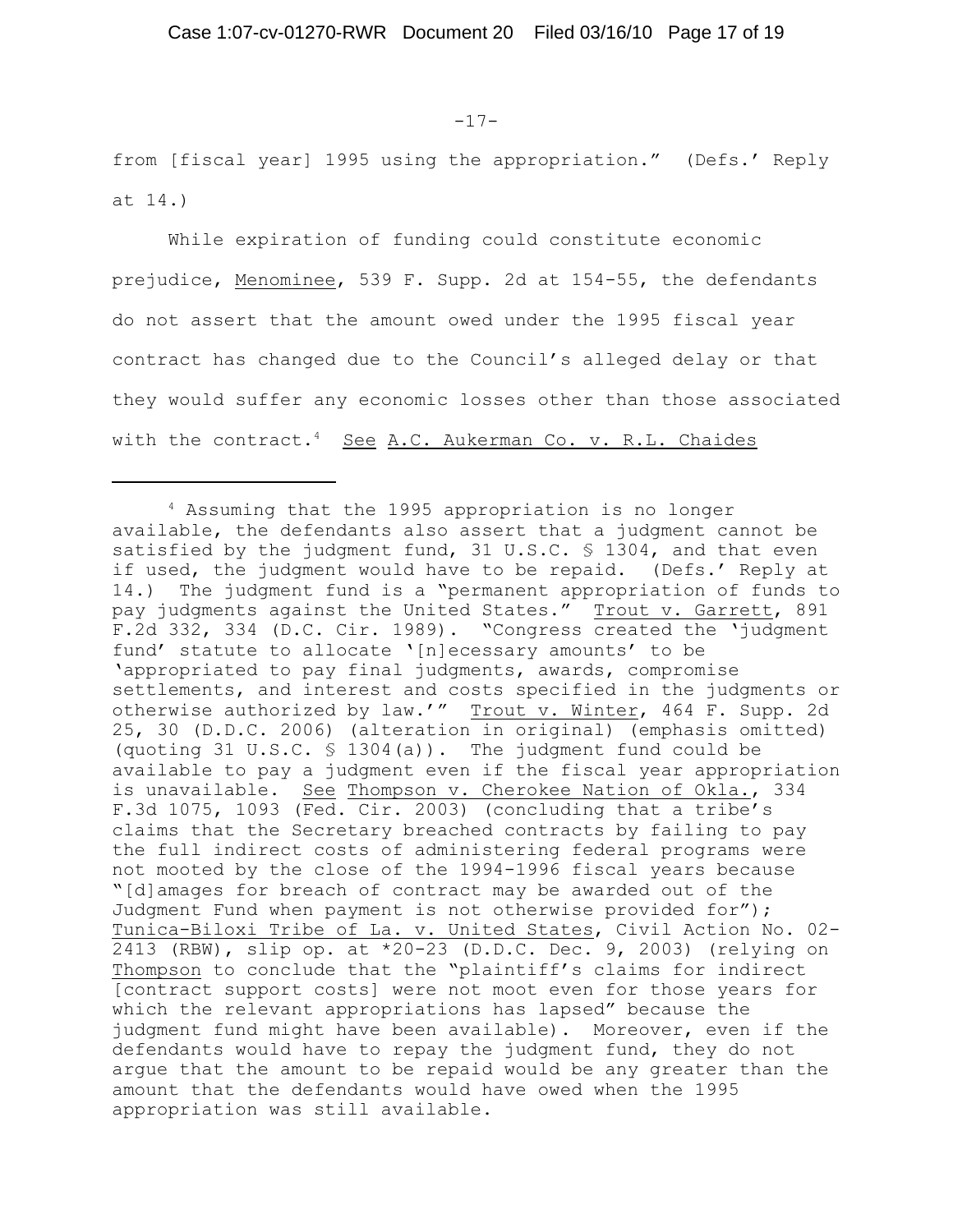-18-

Constr. Co., 960 F.2d 1020, 1033 (Fed. Cir. 1992) (noting that if the damages or monetary losses attributable to the finding of liability could constitute economic prejudice, "[e]conomic prejudice would then arise in every suit"); see also Pro-Football, Inc. v. Harjo, 284 F. Supp. 2d 96, 143 (D.D.C. 2003) (finding economic prejudice if a trademark registration were cancelled where a defendant had invested money in marketing and brand development). The source of funds used to satisfy an adverse judgment may be different now, but the principal amount potentially owed would have been the same even if the Council had filed suit earlier.

The defendants also contend that there would be increased costs in contacting and transporting witnesses to Washington, D.C. (Defs.' Resp. at 3.) While this might be true, the defendants offer no evidence to support such a claim. Moreover, no difference in the cost of transporting and contacting Paul Young now that he is separated from the federal service is attributable to the Council's delay. Young left before the Council's claims had accrued. (Defs.' Mem., Maria Cunningham Decl. ¶ 3.) The Alaska Area Native Health Service employees involved in self-determination contracts worked in Anchorage, Alaska (Defs.' Mem., Ex. 4 at 0148) and would likely have required transportation to Washington, D.C. even if the Council's